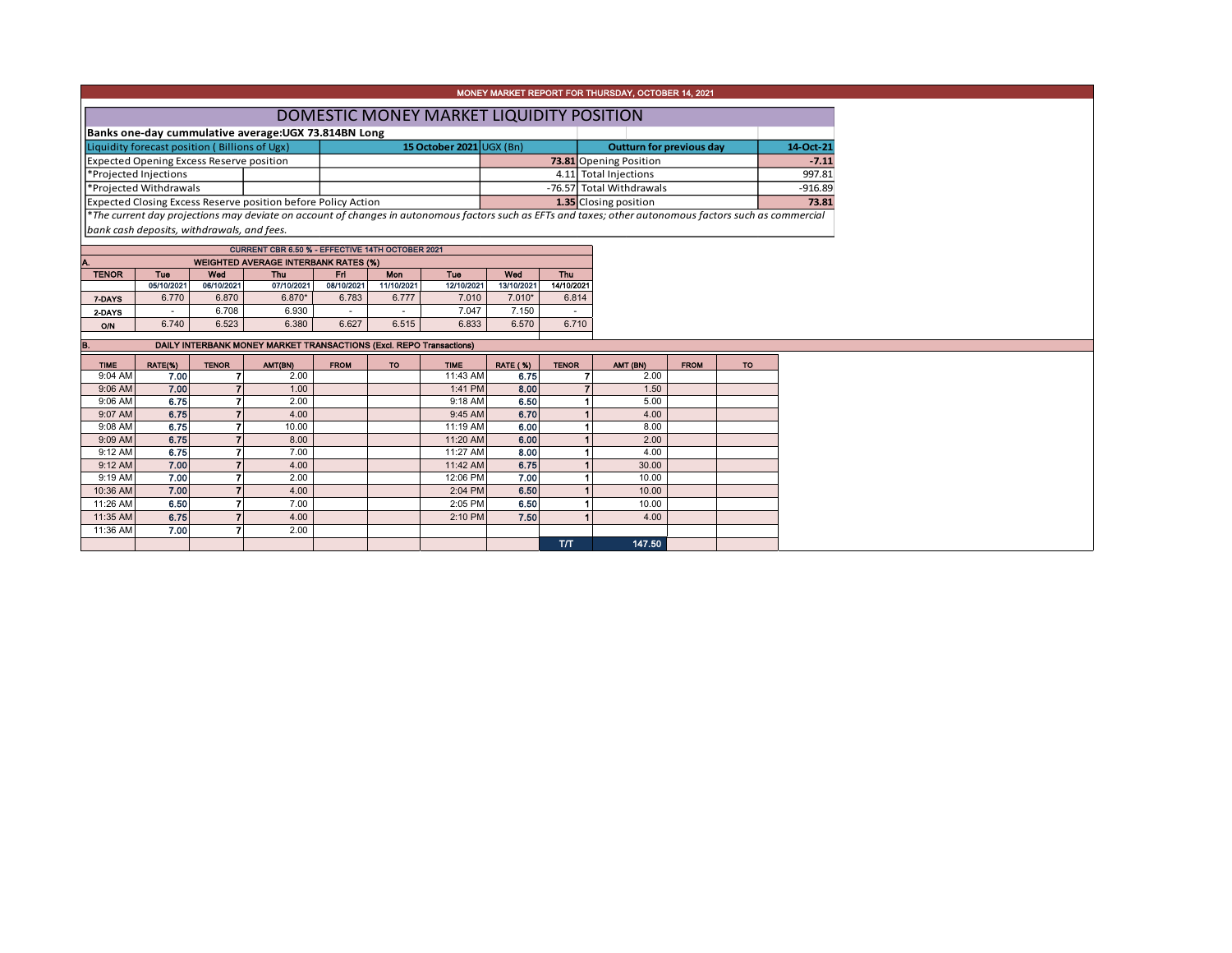| C.                                                 |                                              |                  |                                                                                      |                  |                            | <b>CBR AND THE 7- DAY WAR INTERBANK RATES</b> |                                                                   |                |              |                      |            |            |
|----------------------------------------------------|----------------------------------------------|------------------|--------------------------------------------------------------------------------------|------------------|----------------------------|-----------------------------------------------|-------------------------------------------------------------------|----------------|--------------|----------------------|------------|------------|
| 9.500<br>9.000<br>8.500<br>8.000<br>7.500<br>7.000 |                                              |                  |                                                                                      |                  |                            |                                               |                                                                   |                |              |                      |            |            |
| 6.500<br>6.000<br>5.500<br>5.000<br>4.500<br>4.000 | <u>ng ng papalalalalang Persecution</u><br>. |                  |                                                                                      |                  |                            |                                               |                                                                   |                |              |                      |            |            |
|                                                    | 30/09/2021                                   | 01/10/2021       | 04/10/2021                                                                           | 05/10/2021       |                            | 06/10/2021                                    | 07/10/2021                                                        | 08/10/2021     | 11/10/2021   | 12/10/2021           | 13/10/2021 | 14/10/2021 |
|                                                    |                                              |                  |                                                                                      |                  |                            |                                               | • Overnight WAR -7-day WAR - CBR rate - Upper bound - Lower bound |                |              |                      |            |            |
| D.                                                 |                                              |                  | MONETARY POLICY OPERATIONS MATURITIES PROFILE: (21-OCT- 2021 TO 18-NOV- 2021)        |                  |                            |                                               |                                                                   |                |              |                      |            |            |
| <b>DATE</b>                                        | <b>THUR</b>                                  | <b>THUR</b>      | <b>THUR</b>                                                                          | <b>THUR</b>      | <b>THUR</b>                | <b>TOTAL</b>                                  |                                                                   |                |              |                      |            |            |
|                                                    | 21-Oct-21                                    | 28-Oct-21        | 04-Nov-21                                                                            | 11-Nov-21        | 18-Nov-21                  |                                               |                                                                   |                |              |                      |            |            |
| <b>REPO</b>                                        | 228.28                                       | $\sim$           | $\sim$                                                                               | $\sim$           |                            | 228.28                                        |                                                                   |                |              |                      |            |            |
| <b>REV REPO</b>                                    | $\sim$                                       | $\sim$           | $\sim$                                                                               | $\sim$           | $\sim$                     | $\sim$                                        |                                                                   |                |              |                      |            |            |
| <b>DEPO AUCT</b>                                   | 121.00<br>349.28                             | $\sim$           | 525.01<br>525.01                                                                     | $\sim$<br>$\sim$ | 431.25<br>431.25           | 1,077.27<br>1.305.55                          |                                                                   |                |              |                      |            |            |
| <b>TOTALS</b>                                      |                                              | $\Delta \sim 10$ |                                                                                      |                  |                            |                                               |                                                                   |                |              |                      |            |            |
|                                                    |                                              |                  |                                                                                      |                  |                            |                                               |                                                                   |                |              |                      |            |            |
|                                                    |                                              |                  | Total O/S Deposit Auction balances held by BOU up to 30 December 2021: UGX 1,161 BN  |                  |                            |                                               |                                                                   |                |              |                      |            |            |
|                                                    |                                              |                  | Total O/S Repo, Reverse Repo & Deposit Auction balances held by BOU: UGX 1,390 BN    |                  |                            |                                               |                                                                   |                |              |                      |            |            |
|                                                    | (EI) STOCK OF TREASURY SECURITIES            |                  |                                                                                      |                  | Eii)                       |                                               | <b>MONETARY POLICY MARKET OPERATIONS</b>                          |                |              |                      |            |            |
|                                                    | LAST TBIILS ISSUE DATE: 14-OCTOBER-2021      |                  |                                                                                      |                  |                            |                                               | (VERTICAL REPOS, REV-REPOS & DEPOSIT AUCTIONS)                    |                |              |                      |            |            |
|                                                    | On-the-run O/S T-BILL STOCKs (Bns-UGX)       |                  | 6,404.16                                                                             | 15/10/2021       | OMO                        | <b>ISSUE DATE</b>                             | <b>AMOUNT</b>                                                     | <b>WAR</b>     | <b>RANGE</b> | <b>TENOR</b>         |            |            |
|                                                    | On-the-run O/S T-BONDSTOCKs(Bns-UGX)         |                  | 20,988.32                                                                            | 15/10/2021 REPO  |                            | $13-Sep$ -                                    | 386.00                                                            | 6.500          |              | 3                    |            |            |
|                                                    | TOTAL TBILL & TBOND STOCK- UGX               |                  | 27,392.49                                                                            |                  | <b>REPO</b>                | 16-Sep                                        | 992.00                                                            | 6.500          |              | $\overline{7}$       |            |            |
| O/S=Outstanding                                    |                                              |                  |                                                                                      |                  | <b>DAUT</b>                | $23-Sep$                                      | 30.83                                                             | 6.985          |              | 28                   |            |            |
| <b>MATURITY</b>                                    | TOTAL STOCK YTM (%)                          |                  | <b>CHANGE IN</b>                                                                     |                  | <b>DAUT</b>                | 23-Sep                                        | 372.00                                                            | 7.003          |              | 56                   |            |            |
|                                                    | (BN UGX)                                     | AT CUT OFF*      | YTM (+/-)                                                                            |                  | <b>DAUT</b>                | 23-Sep                                        | 19.67                                                             | 7.348          |              | 84<br>$\overline{7}$ |            |            |
| 91                                                 | 123.54                                       | 6.901            | 0.081<br>0.406                                                                       |                  | <b>REPO</b>                | 23-Sep                                        | 549.00                                                            | 6.500          |              |                      |            |            |
| 182                                                | 459.46                                       | 8.506            |                                                                                      |                  | <b>REPO</b>                | 28-Sep                                        | 456.00                                                            | 6.500          |              | $\overline{2}$       |            |            |
| 364                                                | 5,821.17                                     | 10.001           | 0.452                                                                                |                  | <b>REPO</b>                | 29-Sep                                        | 376.00                                                            | 6.500          |              |                      |            |            |
| 2YR                                                | 200.00                                       | 10.000           | $-1.500$                                                                             |                  | <b>REPO</b>                | $30-Sep$ -                                    | 1,065.00                                                          | 6.500          |              | $\overline{7}$       |            |            |
| 3YR                                                | $\sim$                                       | 11.390           | $-1.410$                                                                             |                  | <b>REPO</b>                | 04-Oct                                        | 94.00                                                             | 6.500          |              | 3                    |            |            |
| 5YR                                                | 1,489.27                                     | 13.000           | $-0.409$<br>$-0.239$                                                                 |                  | <b>REPO</b>                | 07-Oct                                        | 520.00                                                            | 6.500          |              | $\overline{7}$       |            |            |
| 10YR                                               | 9,789.09                                     | 13.500           |                                                                                      |                  | <b>DAUT</b>                | 07-Oct                                        | 9.95                                                              | 6.985          |              | 28                   |            |            |
| 15YR                                               | 8.222.91                                     | 14.090           | $-0.310$                                                                             |                  | <b>DAUT</b>                | 07-Oct                                        | 0.99                                                              | 7.003          |              | 56                   |            |            |
| <b>20YR</b>                                        | 1,287.05                                     | 15.500           | $-0.450$                                                                             |                  | <b>DAUT</b>                | 07-Oct                                        | 19.67                                                             | 7.375          |              | 84                   |            |            |
|                                                    |                                              |                  | Cut OFF is the lowest price/highest yield that satisfies the auction awarded amount. |                  | <b>REPO</b>                | 08-Oct                                        | 180.00                                                            | 6.500          |              | $\mathbf{3}$         |            |            |
|                                                    |                                              |                  |                                                                                      |                  | <b>REPO</b>                | 11-Oct                                        | 80.00                                                             | 6.500          |              | 3<br>$\overline{1}$  |            |            |
|                                                    |                                              |                  |                                                                                      |                  | <b>REPO</b>                | $12$ -Oct                                     | 168.00                                                            | 6.500          |              | $\mathbf{1}$         |            |            |
|                                                    |                                              |                  |                                                                                      |                  | <b>REPO</b><br><b>REPO</b> | 13-Oct<br>$14$ -Oct $-$                       | 138.00<br>228.00                                                  | 6.500<br>6.500 |              | $\overline{7}$       |            |            |